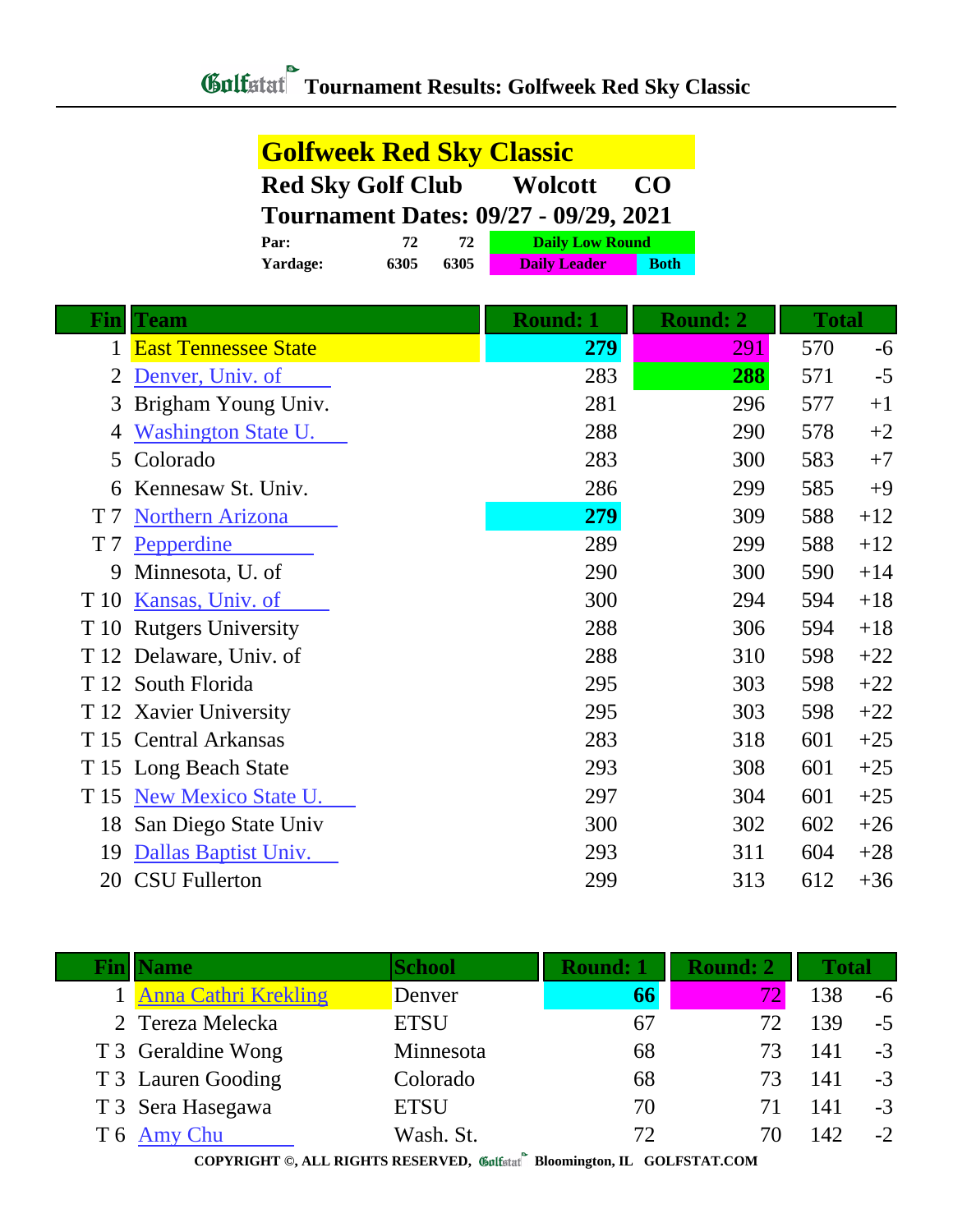## **Tournament Results: Golfweek Red Sky Classic**

| <b>Name</b><br>Fin |                             | <b>School</b>   | <b>Round: 1</b> | <b>Round: 2</b> | <b>Total</b> |      |
|--------------------|-----------------------------|-----------------|-----------------|-----------------|--------------|------|
| T 6 Anika Sato     |                             | <b>SDSU</b>     | 71              | 71              | 142          | $-2$ |
| T 6 Hollie Muse    |                             | <b>ETSU</b>     | 69              | 73              | 142          | $-2$ |
| T 6 Kayla Sam      |                             | Fullerton       | 72              | 70              | 142          | $-2$ |
| T 10               | <b>Alyson Bean</b>          | Denver          | 71              | 72              | 143          | $-1$ |
| T 10               | <b>Lauren Gomez</b>         | Pepperdine      | 71              | 72              | 143          | $-1$ |
| T 10               | <b>Phisitk Pooratanaopa</b> | Kansas          | 74              | 69              | 143          | $-1$ |
| T 13               | <b>Amelia McKee</b>         | <b>NM</b> State | 75              | 69              | 144          | E    |
| T 13               | <b>Anna Zanusso</b>         | Denver          | 73              | 71              | 144          | E    |
| T 13               | <b>Annick Haczkiewicz</b>   | <b>BYU</b>      | 69              | 75              | 144          | E    |
| T 13               | <b>Cameron Neilson</b>      | KennesawSt      | 69              | 75              | 144          | E    |
| T 13               | Grace Curran                | Minnesota       | 68              | 76              | 144          | E    |
| T 13               | <b>Kerstin Fotu</b>         | <b>BYU</b>      | 66              | 78              | 144          | E    |
| T 13               | Lucrezia Rossettin          | Rutgers         | 69              | 75              | 144          | E    |
| T 13               | <b>Madelyn Gamble</b>       | Wash. St.       | 72              | 72              | 144          | E    |
| T 13               | <b>Milla Sagel</b>          | Pepperdine      | 68              | 76              | 144          | E    |
| T 13               | Oihana Etxezarreta          | Delaware        | 69              | 75              | 144          | E    |
| T 13               | Sera Tadokoro               | Kansas          | 69              | 75              | 144          | E    |
|                    | T 24 Allysha Mae Mateo      | <b>BYU</b>      | 71              | 74              | 145          | $+1$ |
| T 24               | Darcy Habgood               | Wash. St.       | 71              | 74              | 145          | $+1$ |
| T 24 Hailey Schalk |                             | Colorado        | 69              | 76              | 145          | $+1$ |
| T 24 Player Me     |                             | KennesawSt      | 76              | 69              | 145          | $+1$ |
| T 24               | Tania Nunez                 | Cent. Ark.      | 67              | 78              | 145          | $+1$ |
| T 29               | Ekaterina Malakhova         | No Arizona      | 70              | 76              | 146          | $+2$ |
|                    | T 29 Eliska Kocourkova      | No Arizona      | 68              | 78              | 146          | $+2$ |
| T 29               | Kara Carter                 | Xavier          | 73              | 73              | 146          | $+2$ |
| T 29               | <b>Katarina Drocarova</b>   | Denver          | 73              | 73              | 146          | $+2$ |
| T 29 Lara Jecnik   |                             | KennesawSt      | 71              | 75              | 146          | $+2$ |
| T 34 Jiye Ham      |                             | Wash. St.       | 73              | 74              | 147          | $+3$ |
| T 34 Melanie Green |                             | USF-Bulls       | 71              | 76              | 147          | $+3$ |
| T 34 Natalie Vo    |                             | Colorado        | 71              | 76              | 147          | $+3$ |
|                    | T 34 Vanessa Richani        | Long Beach      | 73              | 74              | 147          | $+3$ |
| T 38               | <b>Alison Gastelum</b>      | <b>NM</b> State | 72              | 76              | 148          | $+4$ |
|                    | T 38 Diane Baillieux        | Colorado        | 71              | 77              | 148          | $+4$ |
| T 38 Leigha Devine |                             | Rutgers         | 69              | 79              | 148          | $+4$ |
| T 38 Lila Galeai   |                             | <b>BYU</b>      | 77              | 71              | 148          | $+4$ |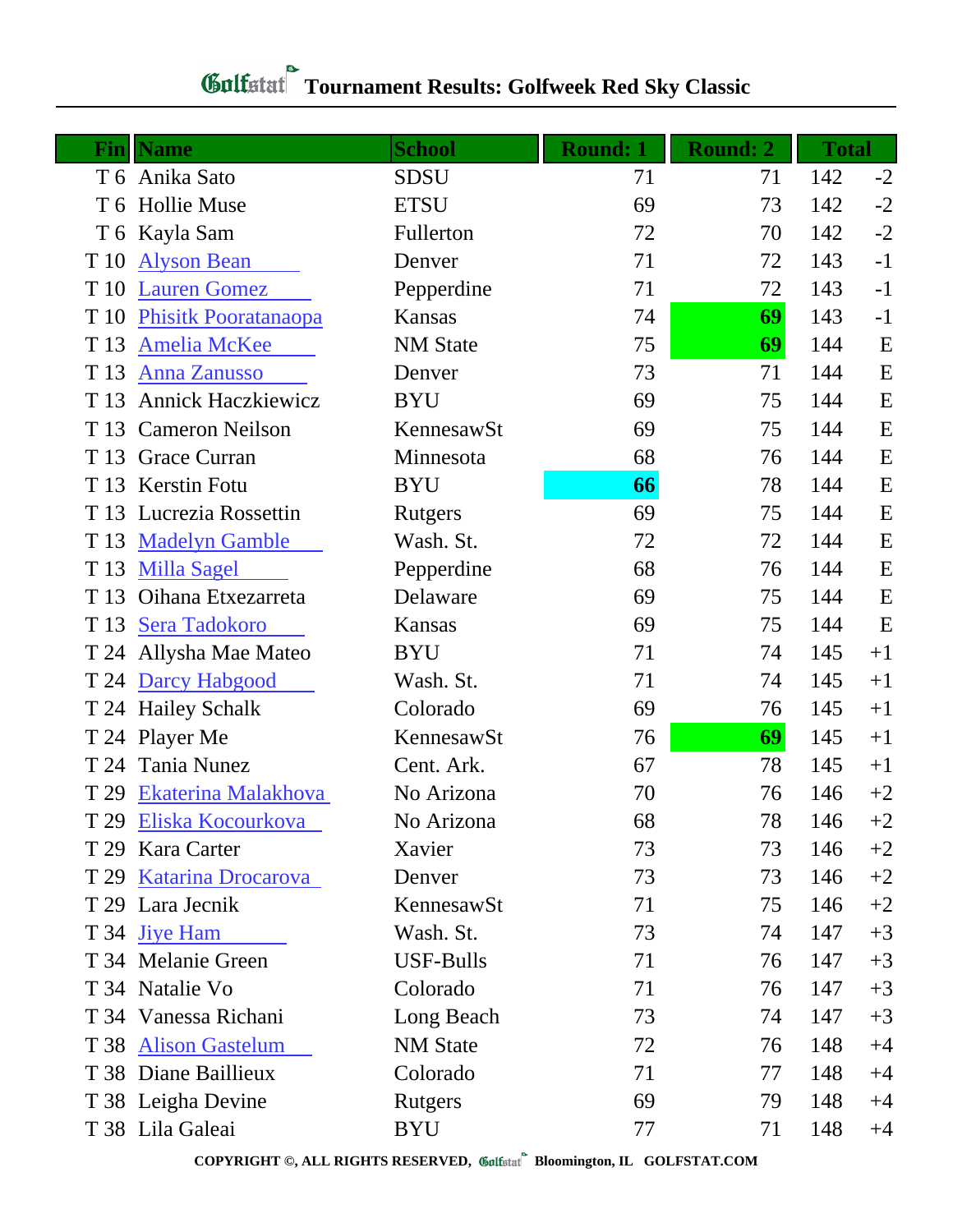| $\mathbf{Fin}$  | <b>Name</b>               | <b>School</b>    | <b>Round: 1</b> | <b>Round: 2</b> | <b>Total</b> |       |
|-----------------|---------------------------|------------------|-----------------|-----------------|--------------|-------|
|                 | T 42 Aleksandra Chekalina | No Arizona       | 71              | 78              | 149          | $+5$  |
|                 | T 42 Anna Kittelson       | Delaware         | 71              | 78              | 149          | $+5$  |
|                 | T 42 Ellie Gower          | Colorado         | 75              | 74              | 149          | $+5$  |
|                 | T 42 Kimberlee Tottori    | No Arizona       | 70              | 79              | 149          | $+5$  |
|                 | T 42 Lauren Heinlein      | Kansas           | 75              | 74              | 149          | $+5$  |
| T 42            | <b>Rikke Nordvik</b>      | Rutgers          | 75              | 74              | 149          | $+5$  |
| T <sub>48</sub> | <b>Ashley Croft</b>       | No Arizona       | 73              | 77              | 150          | $+6$  |
|                 | T 48 Chloe Carraway       | Long Beach       | 75              | 75              | 150          | $+6$  |
| T 48            | Elin Kumlin               | Cent. Ark.       | 69              | 81              | 150          | $+6$  |
| T <sub>48</sub> | <b>Jaycie Stewart</b>     | Dallas Bap       | 68              | 82              | 150          | $+6$  |
| T 48            | <b>Lion Higo</b>          | Pepperdine       | 74              | 76              | 150          | $+6$  |
| T 48            | Tori Owens                | KennesawSt       | 70              | 80              | 150          | $+6$  |
|                 | T 54 Adeline Anderson     | <b>BYU</b>       | 75              | 76              | 151          | $+7$  |
|                 | T 54 Ana Maria Barriga    | <b>USF-Bulls</b> | 74              | 77              | 151          | $+7$  |
|                 | T 54 Emily Cadwell        | Wash. St.        | 73              | 78              | 151          | $+7$  |
|                 | T 54 Morgan Baxendale     | <b>USF-Bulls</b> | 75              | 76              | 151          | $+7$  |
|                 | T 58 Camila Moreno        | Cent. Ark.       | 73              | 79              | 152          | $+8$  |
|                 | T 58 Christina Carroll    | Delaware         | 72              | 80              | 152          | $+8$  |
|                 | T 58 Emma McMyler         | Xavier           | 78              | 74              | 152          | $+8$  |
|                 | T 58 Grace Chin           | <b>ETSU</b>      | 77              | 75              | 152          | $+8$  |
|                 | T 58 Hannah Ko            | Long Beach       | 74              | 78              | 152          | $+8$  |
|                 | T 58 Haruka Koda          | Fullerton        | 75              | 77              | 152          | $+8$  |
|                 | T 58 Hunter Pate          | Long Beach       | 71              | 81              | 152          | $+8$  |
|                 | T 58 Julia Garcia         | Dallas Bap       | 76              | 76              | 152          | $+8$  |
|                 | T 58 Nathaly Munnicha     | Xavier           | 75              | 77              | 152          | $+8$  |
|                 | T 67 Alex Crafton         | <b>ETSU</b>      | 73              | 80              | 153          | $+9$  |
| T 67            | <b>Brandee Fleming</b>    | Dallas Bap       | 75              | 78              | 153          | $+9$  |
|                 | T 67 Clara Gestsdottir    | Denver           | 76              | 77              | 153          | $+9$  |
|                 | T 67 Emma Carpenter       | Minnesota        | 75              | 78              | 153          | $+9$  |
| T 67            | <b>Joanne Free</b>        | Minnesota        | 80              | 73              | 153          | $+9$  |
|                 | T 67 Kaleiya Romero       | Pepperdine       | 78              | 75              | 153          | $+9$  |
|                 | T 67 Katelyn Kuc          | Xavier           | 71              | 82              | 153          | $+9$  |
|                 | T 67 Lexi Dart            | Delaware         | 76              | 77              | 153          | $+9$  |
|                 | T 75 Alexandra Quihuis    | <b>NM</b> State  | 74              | 80              | 154          | $+10$ |
|                 | T 75 Anna lina Otten      | <b>SDSU</b>      | 79              | 75              | 154          | $+10$ |

**COPYRIGHT ©, ALL RIGHTS RESERVED, Bloomington, IL GOLFSTAT.COM**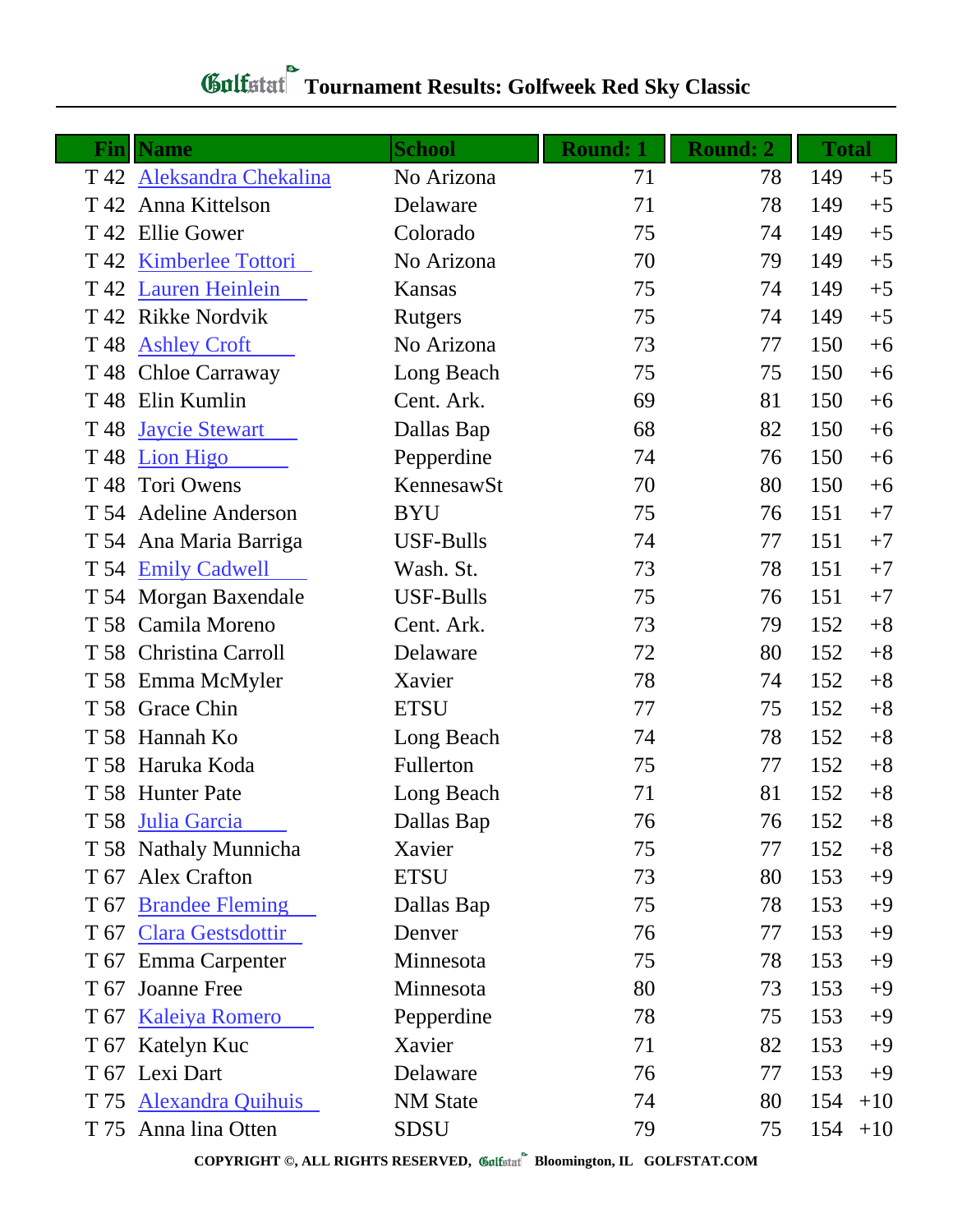## **Tournament Results: Golfweek Red Sky Classic**

|       | <b>Fin</b> Name           | <b>School</b>    | <b>Round: 1</b> | <b>Round: 2</b> | <b>Total</b> |       |
|-------|---------------------------|------------------|-----------------|-----------------|--------------|-------|
|       | T 75 Bernice Ilas         | <b>SDSU</b>      | 77              | 77              | 154          | $+10$ |
| T 75  | <b>Emma Bryant</b>        | Denver           | 76              | 78              | 154          | $+10$ |
| T 75  | Faith DeLaGarza           | Dallas Bap       | 74              | 80              | 154          | $+10$ |
| T 75  | <b>Karley Whittington</b> | Cent. Ark.       | 74              | 80              | 154          | $+10$ |
| T 75  | <b>Megan Dennis</b>       | Pepperdine       | 76              | 78              | 154          | $+10$ |
| T 75  | Sara Kjellker             | <b>SDSU</b>      | 75              | 79              | 154          | $+10$ |
| T 83  | Abby Whittington          | Xavier           | 76              | 79              | 155          | $+11$ |
| T 83  | <b>Caroline Wales</b>     | Kansas           | 74              | 81              | 155          | $+11$ |
|       | T 83 Pim-orn Thitisup     | Cent. Ark.       | 74              | 81              | 155          | $+11$ |
| T 86  | <b>Arantza Armas</b>      | <b>NM</b> State  | 77              | 79              | 156          | $+12$ |
|       | T 86 Elina Saksa          | Fullerton        | 75              | 81              | 156          | $+12$ |
|       | T 86 Samantha Lee         | <b>SDSU</b>      | 77              | 79              | 156          | $+12$ |
|       | T 86 Sifan He             | Pepperdine       | 81              | 75              | 156          | $+12$ |
|       | T 90 Leonor Medeiros      | <b>USF-Bulls</b> | 83              | 74              | 157          | $+13$ |
|       | T 90 Olivia Mitchell      | Dallas Bap       | 80              | 77              | 157          | $+13$ |
|       | T 90 Sun Hwang            | <b>Rutgers</b>   | 75              | 82              | 157          | $+13$ |
| T 93  | <b>Abby Glynn</b>         | Kansas           | 82              | 76              | 158          | $+14$ |
|       | T 93 Angelina Kim         | Long Beach       | 76              | 82              | 158          | $+14$ |
|       | T 93 Ashley Zagers        | <b>USF-Bulls</b> | 75              | 83              | 158          | $+14$ |
| T 93  | <b>Maeve Rossi</b>        | <b>Rutgers</b>   | 80              | 78              | 158          | $+14$ |
| T 93  | <b>Valentina Origel</b>   | <b>NM</b> State  | 76              | 82              | 158          | $+14$ |
|       | T 98 Alizee Vidal         | KennesawSt       | 78              | 82              | 160          | $+16$ |
|       | T 98 Malak Bouraeda       | Colorado         | 81              | 79              | 160          | $+16$ |
|       | 100 Ellie Darnell         | <b>ETSU</b>      | 77              | 84              | $161 + 17$   |       |
| T 101 | Jordan Rothman            | Kansas           | 82              | 80              | 162          | $+18$ |
|       | T 101 Lisa Djerf          | Fullerton        | 77              | 85              | 162          | $+18$ |
|       | 103 Linley Ooi            | Fullerton        | 77              | 89              | 166          | $+22$ |
|       | 104 Leah Herzog           | Minnesota        | 79              | 89              | 168          | $+24$ |

|                         | Round: 1 Round: 2 Total |                      |  |
|-------------------------|-------------------------|----------------------|--|
| <b>TEAM STATISTICS:</b> |                         |                      |  |
| Average Score:          |                         | 289.45 302.20 295.83 |  |
| Rounds Below Par:       | 7                       |                      |  |
| Rounds Even Par:        | $\mathcal{R}$           |                      |  |